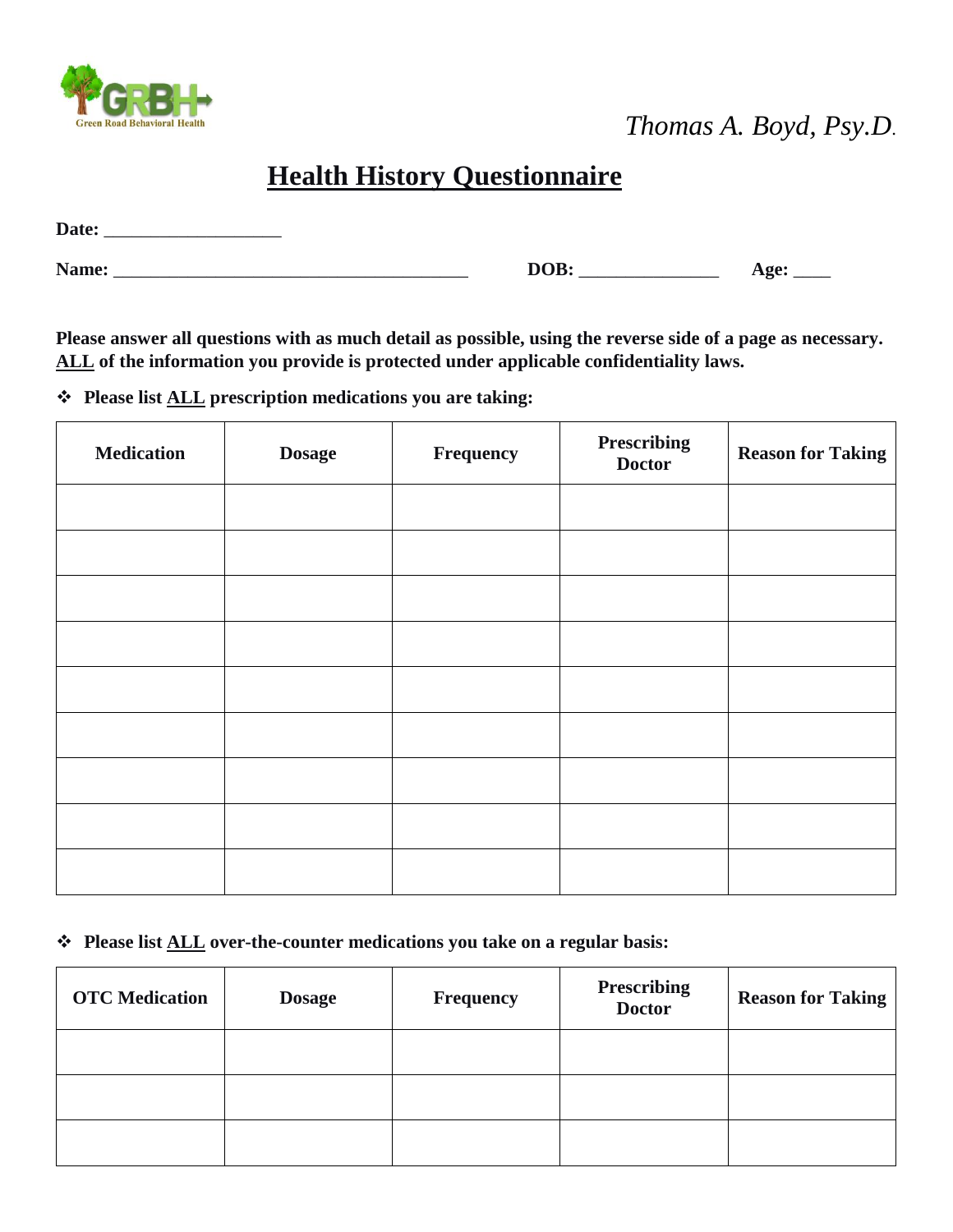**Please list ANY herbal remedies or supplements you are using and the reason you are doing so:** 

|  |                                        |                    | $\div$ Please check ANY complimentary or alternative treatment(s) you are receiving: |  |
|--|----------------------------------------|--------------------|--------------------------------------------------------------------------------------|--|
|  | $\Box$ Chiropractic $\Box$ Homeopathic | $\Box$ Acupuncture | $\Box$ Massage                                                                       |  |
|  | $\Box$ Other:                          |                    |                                                                                      |  |

#### **MENTAL HEALTH HISTORY**

 $\ddot{\phantom{a}}$ 

 **Please check the appropriate boxes to indicate whether or not you or an immediate family member (parent, grandparents, siblings, or children) have a history of any of the following conditions:**

| <b>Condition</b>                               |           | <b>Self</b> | Family               |                |  |
|------------------------------------------------|-----------|-------------|----------------------|----------------|--|
| <b>Depression</b>                              | $\Box$ No | $\Box$ Yes  | $\Box$ No $\Box$ Yes | $\Box$ Unknown |  |
| <b>Bipolar Disorder</b>                        | $\Box$ No | $\Box$ Yes  | $\Box$ No $\Box$ Yes | $\Box$ Unknown |  |
| <b>Anxiety</b>                                 | $\Box$ No | $\Box$ Yes  | $\Box$ No $\Box$ Yes | $\Box$ Unknown |  |
| <b>Panic attacks</b>                           | $\Box$ No | $\Box$ Yes  | $\Box$ No $\Box$ Yes | $\Box$ Unknown |  |
| <b>Obsessive-Compulsive Disorder</b>           | $\Box$ No | $\Box$ Yes  | $\Box$ No $\Box$ Yes | $\Box$ Unknown |  |
| <b>Post-Traumatic Stress Disorder</b>          | $\Box$ No | $\Box$ Yes  | $\Box$ No $\Box$ Yes | $\Box$ Unknown |  |
| <b>ADHD</b>                                    | $\Box$ No | $\Box$ Yes  | $\Box$ No $\Box$ Yes | $\Box$ Unknown |  |
| <b>Sleep Problems</b>                          | $\Box$ No | $\Box$ Yes  | $\Box$ No $\Box$ Yes | $\Box$ Unknown |  |
| Schizophrenia                                  | $\Box$ No | $\Box$ Yes  | $\Box$ No $\Box$ Yes | $\Box$ Unknown |  |
| Eating disorder $\Box$ Anorexia $\Box$ Bulimia | $\Box$ No | $\Box$ Yes  | $\Box$ No $\Box$ Yes | $\Box$ Unknown |  |
| <b>Borderline Personality Disorder</b>         | $\Box$ No | $\Box$ Yes  | $\Box$ No $\Box$ Yes | $\Box$ Unknown |  |
| <b>Other Personality Disorder</b>              | $\Box$ No | $\Box$ Yes  | $\Box$ No $\Box$ Yes | $\Box$ Unknown |  |
| <b>Substance Use Disorders</b>                 | $\Box$ No | $\Box$ Yes  | $\Box$ No $\Box$ Yes | $\Box$ Unknown |  |
| <b>Dementias</b>                               | $\Box$ No | $\Box$ Yes  | $\Box$ No $\Box$ Yes | $\Box$ Unknown |  |
| Other:                                         | $\Box$ No | $\Box$ Yes  | $\Box$ No $\Box$ Yes | $\Box$ Unknown |  |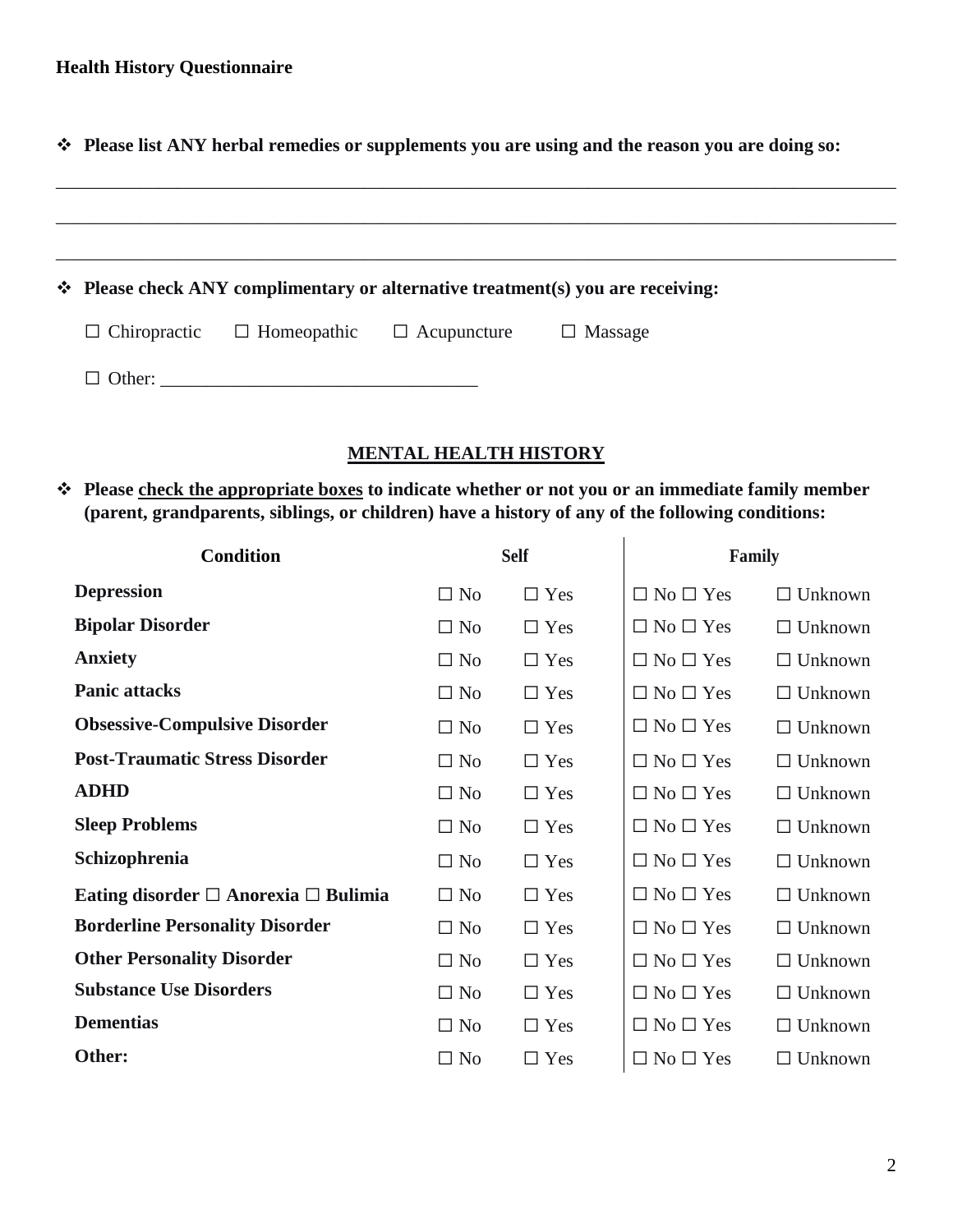$\div$  Have you ever been hospitalized for mental health reasons? □ Yes □ No

**If YES, please provide when and where this occurred**: \_\_\_\_\_\_\_\_\_\_\_\_\_\_\_\_\_\_\_\_\_\_\_\_\_\_\_\_\_\_\_\_\_\_\_\_\_

#### **Please list any Past or Present mental health providers you have seen:**

| Name, Degree | Address | Phone No. | Dates | Is This<br>Current"  |
|--------------|---------|-----------|-------|----------------------|
|              |         |           |       | $\Box$ Yes $\Box$ No |
|              |         |           |       | $\Box$ Yes $\Box$ No |
|              |         |           |       | $\Box$ Yes $\Box$ No |

\_\_\_\_\_\_\_\_\_\_\_\_\_\_\_\_\_\_\_\_\_\_\_\_\_\_\_\_\_\_\_\_\_\_\_\_\_\_\_\_\_\_\_\_\_\_\_\_\_\_\_\_\_\_\_\_\_\_\_\_\_\_\_\_\_\_\_\_\_\_\_\_\_\_\_\_\_\_\_\_\_\_\_\_\_\_\_\_\_\_

\_\_\_\_\_\_\_\_\_\_\_\_\_\_\_\_\_\_\_\_\_\_\_\_\_\_\_\_\_\_\_\_\_\_\_\_\_\_\_\_\_\_\_\_\_\_\_\_\_\_\_\_\_\_\_\_\_\_\_\_\_\_\_\_\_\_\_\_\_\_\_\_\_\_\_\_\_\_\_\_\_\_\_\_\_\_\_\_\_\_

| $\div$ Have you ever been the victim of abuse? $\Box$ Yes                                                           | $\Box$ No | $\Box$ Current | $\Box$ Past      |
|---------------------------------------------------------------------------------------------------------------------|-----------|----------------|------------------|
| If YES, please indicate the type of abuse: $\Box$ Physical                                                          |           | $\Box$ Sexual  | $\Box$ Emotional |
| If YES, was the abuse reported: $\square$ Yes $\square$ No If YES, did you receive help? $\square$ Yes $\square$ No |           |                |                  |

#### **SUBSTANCE USE HISTORY**

□ **No substance use past or present** (Please skip ahead to the **General Health History** section)

□ **No substance use past or present except tobacco products** (Please complete the **Tobacco Products** section below)

| <b><math>\div</math> Tobacco Products:</b> $\Box$ None $\Box$ Yes $\Box$ Current $\Box$ Past               |  |  |  |  |
|------------------------------------------------------------------------------------------------------------|--|--|--|--|
| <b>Type:</b> $\Box$ Cigarettes $\Box$ Cigars $\Box$ Pipe $\Box$ Chew                                       |  |  |  |  |
|                                                                                                            |  |  |  |  |
| ❖ Alcohol: $\square$ None $\square$ Yes $\square$ Current $\square$ Past                                   |  |  |  |  |
|                                                                                                            |  |  |  |  |
| Daily Quantity # ________________ How many times per week? __________ For how long? _______________        |  |  |  |  |
| Any signs of withdrawal? $\square$ Yes $\square$ No Any signs of tolerance? $\square$ Yes $\square$ No     |  |  |  |  |
| <b>Have you ever experienced:</b> $\Box$ Blackouts $\Box$ Seizures $\Box$ "The Shakes": (delirium tremors) |  |  |  |  |
| Days sober in past month: ________ Months sober in past year: _________ Longest sobriety: ________         |  |  |  |  |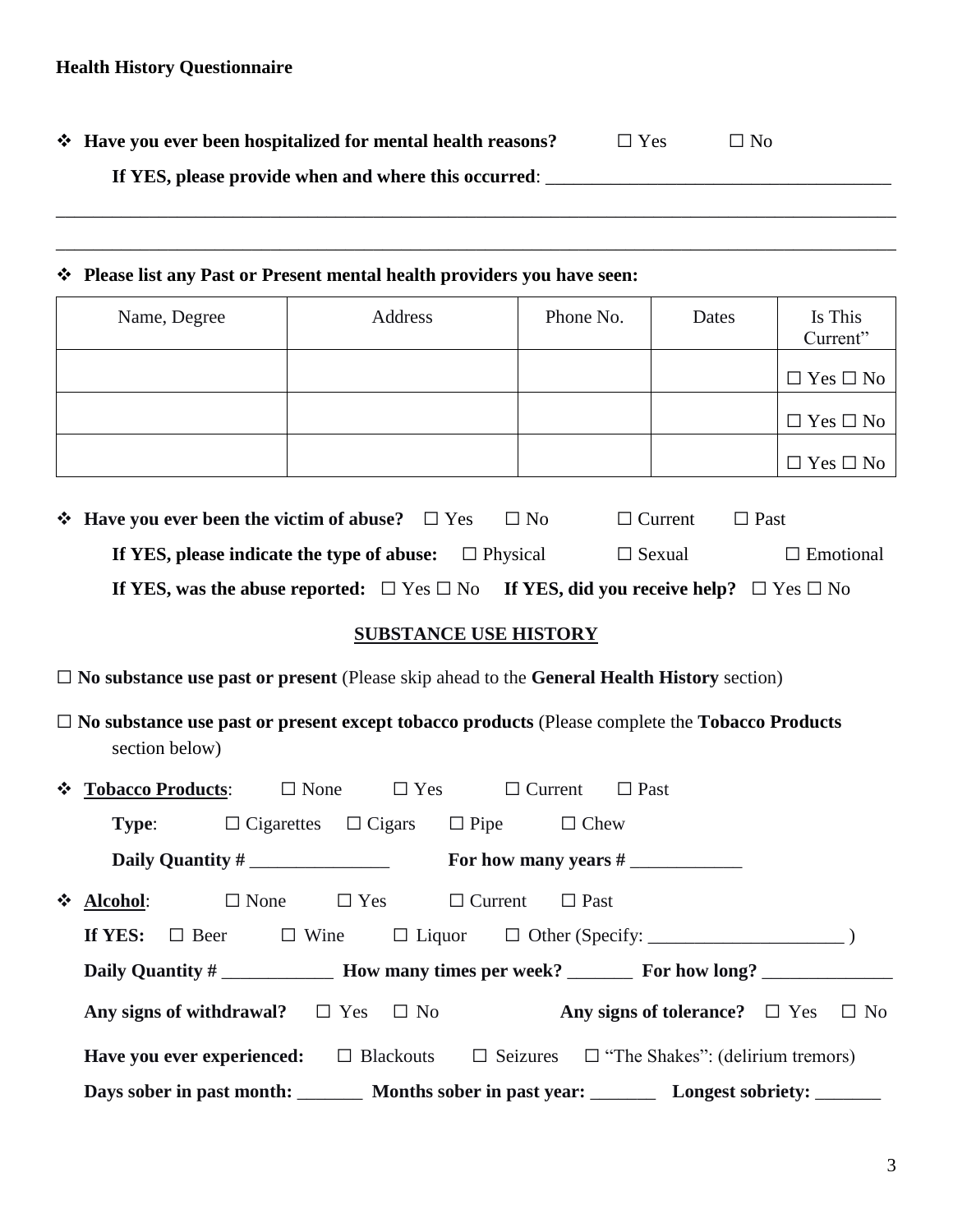| $\cdot$       | $\Box$ Current $\Box$ Past<br>$\Box$ None<br>$\Box$ Yes<br>Daily Quantity #<br><b>Cannabis:</b>                     |  |
|---------------|---------------------------------------------------------------------------------------------------------------------|--|
|               | How many times per week? __________ For how long? _____________________ Time of last use: __________                |  |
|               | Days sober in past month: _________ Months sober in past year: ________ Longest sobriety: _______                   |  |
| $\cdot$       | <b>Cocaine:</b><br>$\Box$ None $\Box$ Yes                                                                           |  |
|               |                                                                                                                     |  |
|               | Days sober in past month: ________ Months sober in past year: _______ Longest sobriety: ______                      |  |
|               | Any signs of withdrawal? $\square$ Yes $\square$ No<br>Any signs of tolerance? $\square$ Yes $\square$ No           |  |
|               | Days sober in past month: ________ Months sober in past year: _______ Longest sobriety: ______                      |  |
| ❖             | $\Box$ None $\Box$ Yes $\Box$ Current $\Box$ Past<br><b>Stimulants:</b>                                             |  |
|               |                                                                                                                     |  |
|               | How many times per week? __________ For how long? _____________________ Time of last use: ________________          |  |
|               | Any signs of withdrawal? $\Box$ Yes $\Box$ No<br>Any signs of tolerance? $\Box$ Yes $\Box$ No                       |  |
|               | Days sober in past month: ________ Months sober in past year: _______ Longest sobriety: ______                      |  |
| $\frac{1}{2}$ | $\Box$ None $\Box$ Yes $\Box$ Current $\Box$ Past Daily Quantity #<br><b>Opiates:</b>                               |  |
|               |                                                                                                                     |  |
|               | Daily Quantity # _________________ How many times per week? __________ For how long? ______________                 |  |
|               | Time of last use: ______ Any signs of withdrawal? $\Box$ Yes $\Box$ No Any signs of tolerance? $\Box$ Yes $\Box$ No |  |
|               | Days sober in past month: ________ Months sober in past year: _______ Longest sobriety: ______                      |  |
| ❖             | <b>Prescription Pills:</b><br>$\Box$ None $\Box$ Yes $\Box$ Current $\Box$ Past <b>Daily Quantity #</b>             |  |
|               |                                                                                                                     |  |
|               | How many times per week? _________ For how long? ___________________ Time of last use: _____________                |  |
|               | Days sober in past month: ________ Months sober in past year: _______ Longest sobriety: ______                      |  |
|               | Any signs of tolerance? $\square$ Yes $\square$ No<br>Any signs of withdrawal? $\Box$ Yes $\Box$ No                 |  |
| $\frac{1}{2}$ | Inhalants:<br>$\Box$ None                                                                                           |  |
|               | If YES, what kind (glues, nail polish remover, lighter fluid, spray paints, deodorant and hair sprays,              |  |
|               |                                                                                                                     |  |
|               |                                                                                                                     |  |
|               | Days sober in past month: ________ Months sober in past year: _______ Longest sobriety: ______                      |  |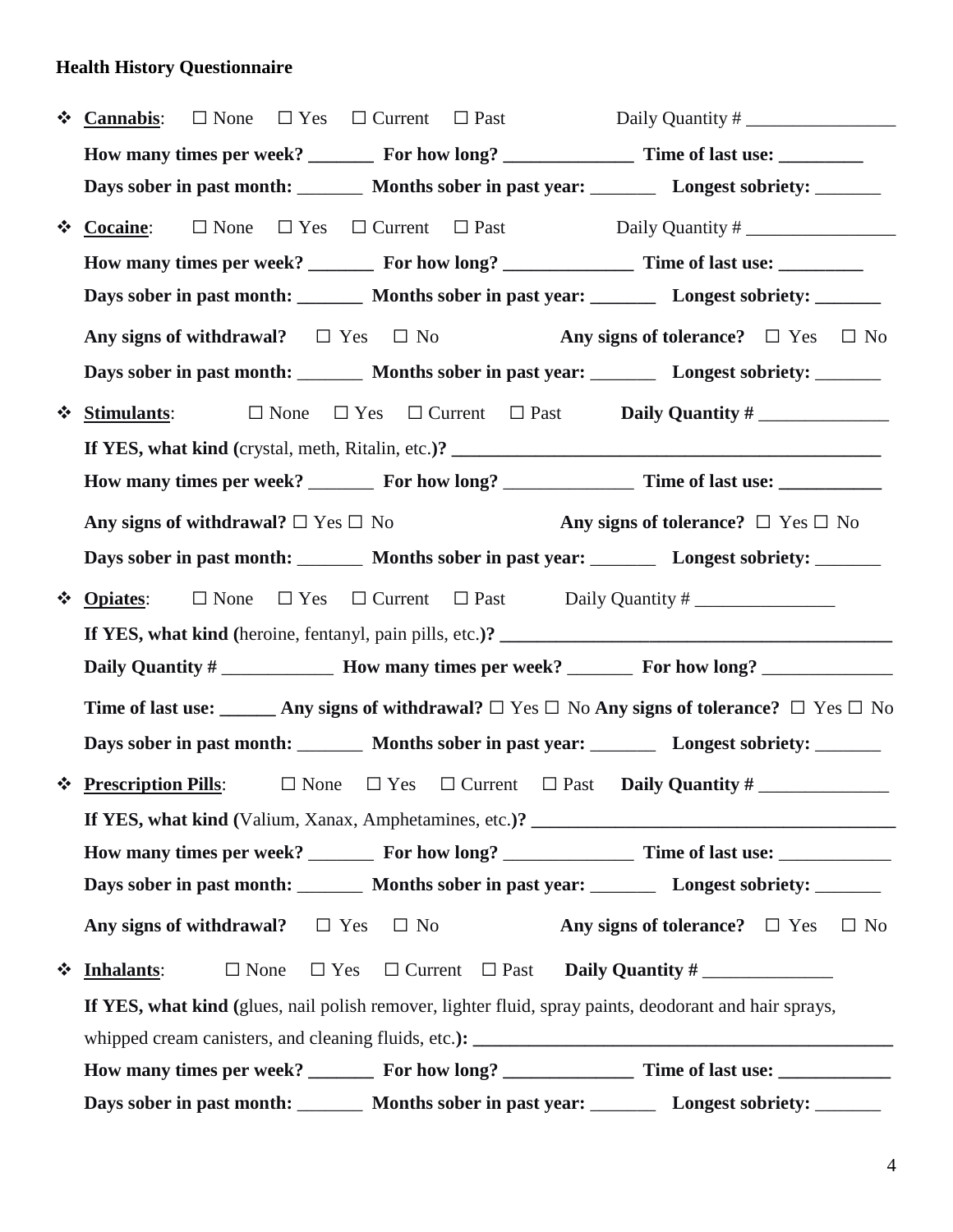| ❖       |                                                                                                                | <b>Hallucinogens:</b>                                                                                 |             | $\Box$ None |  |            |  | $\Box$ Yes $\Box$ Current $\Box$ Past <b>Daily Quantity</b> #             |             |
|---------|----------------------------------------------------------------------------------------------------------------|-------------------------------------------------------------------------------------------------------|-------------|-------------|--|------------|--|---------------------------------------------------------------------------|-------------|
|         | If YES, what kind (LSD, Mescaline/Peyote, Psilocybin, DMT, MDMA, PCP, Ketamine, etc.):                         |                                                                                                       |             |             |  |            |  |                                                                           |             |
|         |                                                                                                                |                                                                                                       |             |             |  |            |  |                                                                           |             |
|         | Days sober in past month: _________ Months sober in past year: _________ Longest sobriety: _______             |                                                                                                       |             |             |  |            |  |                                                                           |             |
| $\cdot$ |                                                                                                                | <b>Ecstasy:</b>                                                                                       | $\Box$ None |             |  |            |  | $\Box$ Yes $\Box$ Current $\Box$ Past <b>Daily Quantity</b> #             |             |
|         |                                                                                                                |                                                                                                       |             |             |  |            |  |                                                                           |             |
|         |                                                                                                                | Days sober in past month: _________ Months sober in past year: _________ Longest sobriety: _______    |             |             |  |            |  |                                                                           |             |
| ❖       |                                                                                                                | Other:                                                                                                |             |             |  |            |  | $\Box$ None $\Box$ Yes $\Box$ Current $\Box$ Past <b>Daily Quantity</b> # |             |
|         |                                                                                                                | If YES, name the substance(s): $\sqrt{\frac{1}{2} \sum_{i=1}^{n} (x_i - x_i)^2}$                      |             |             |  |            |  |                                                                           |             |
|         | How many times per week? __________ For how long? _____________________ Time of last use: ____________________ |                                                                                                       |             |             |  |            |  |                                                                           |             |
|         |                                                                                                                | Days sober in past month: Months sober in past year: Longest sobriety: _______                        |             |             |  |            |  |                                                                           |             |
| $\cdot$ |                                                                                                                | <b>Have you ever shared needles?</b> $\Box$ No $\Box$ Yes $\Box$ Current $\Box$ Past                  |             |             |  |            |  |                                                                           |             |
| $\cdot$ |                                                                                                                | <b>Consequences of Substance use:</b>                                                                 |             |             |  |            |  |                                                                           |             |
|         |                                                                                                                | $\Box$ Social Impairment $\Box$ Occupational Impairment $\Box$ Legal Problems $\Box$ Medical Problems |             |             |  |            |  |                                                                           |             |
|         |                                                                                                                |                                                                                                       |             |             |  |            |  |                                                                           |             |
|         |                                                                                                                |                                                                                                       |             |             |  |            |  |                                                                           |             |
|         | $\bullet$                                                                                                      | Have you ever attempted to quit on your own? $\Box$ No                                                |             |             |  | $\Box$ Yes |  | $\Box$ Current                                                            | $\Box$ Past |
|         |                                                                                                                |                                                                                                       |             |             |  |            |  |                                                                           |             |
|         |                                                                                                                |                                                                                                       |             |             |  |            |  |                                                                           |             |
|         |                                                                                                                |                                                                                                       |             |             |  |            |  |                                                                           |             |
|         | $\bullet$                                                                                                      | Have you received Outpatient substance use treatment? $\Box$ No $\Box$ Yes $\Box$ Current             |             |             |  |            |  |                                                                           | $\Box$ Past |
|         |                                                                                                                |                                                                                                       |             |             |  |            |  |                                                                           |             |
|         |                                                                                                                |                                                                                                       |             |             |  |            |  |                                                                           |             |
|         |                                                                                                                |                                                                                                       |             |             |  |            |  |                                                                           |             |
|         | $\bullet$                                                                                                      | Have you received Inpatient substance use treatment? $\Box$ No $\Box$ Yes $\Box$ Current              |             |             |  |            |  |                                                                           | $\Box$ Past |
|         |                                                                                                                |                                                                                                       |             |             |  |            |  |                                                                           |             |
|         |                                                                                                                |                                                                                                       |             |             |  |            |  |                                                                           |             |
|         |                                                                                                                |                                                                                                       |             |             |  |            |  |                                                                           |             |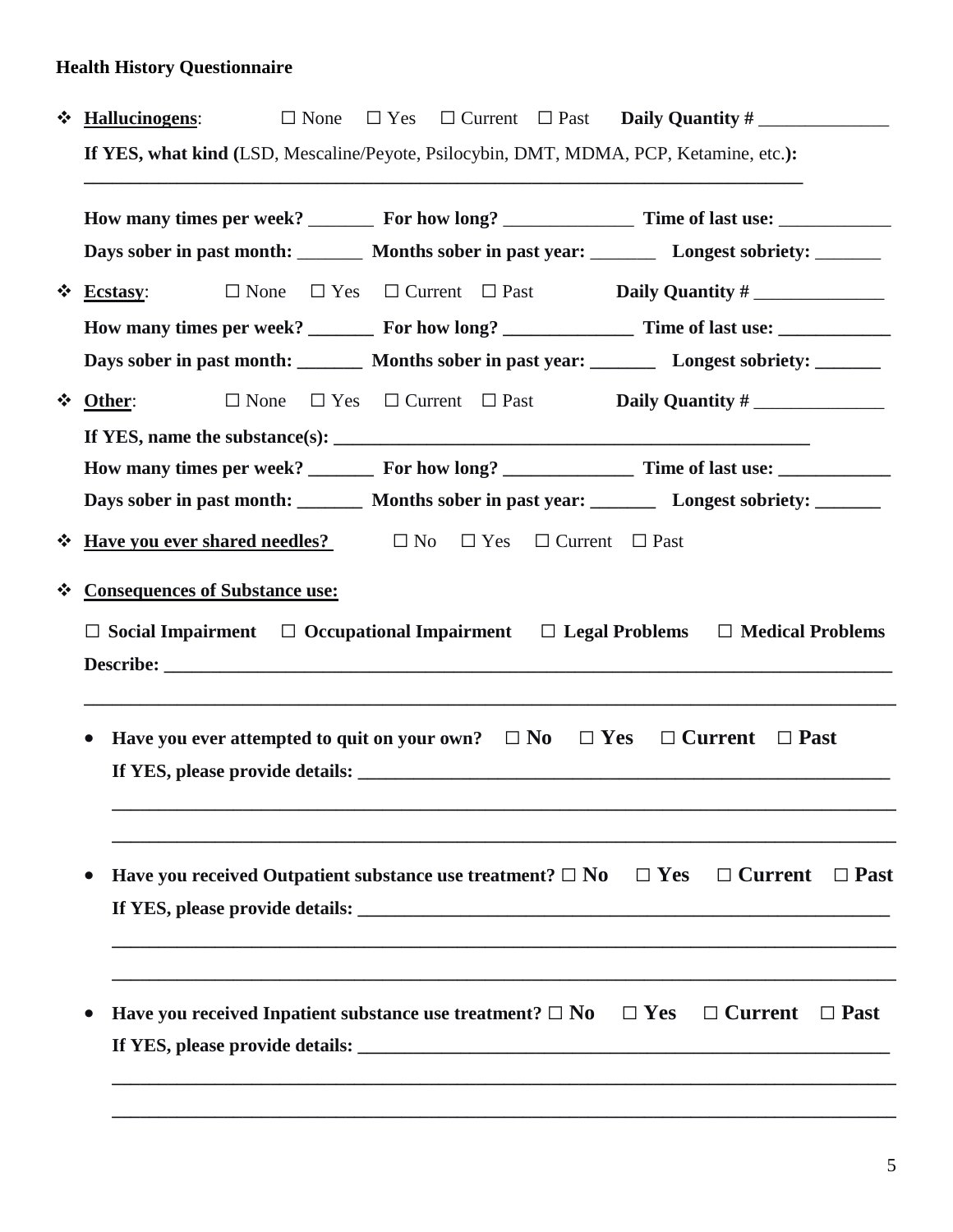| • Have you ever attended AA or other self-help groups? $\square$ No $\square$ Yes $\square$ Current $\square$ Past |  |  |
|--------------------------------------------------------------------------------------------------------------------|--|--|
| If YES, please provide details:                                                                                    |  |  |
|                                                                                                                    |  |  |
|                                                                                                                    |  |  |
|                                                                                                                    |  |  |
| <b>GENERAL HEALTH HISTORY</b>                                                                                      |  |  |

 **Please check the appropriate boxes to indicate whether or not you or an immediate family member (parent, grandparents, siblings, or children) have a history of any of the following conditions:**

|                                                                     | <b>SELF</b>          |                | Family         |                      |                |
|---------------------------------------------------------------------|----------------------|----------------|----------------|----------------------|----------------|
| <b>Diabetes</b>                                                     | $\Box$ No $\Box$ Yes | $\Box$ Current | $\Box$ Past    | $\Box$ No $\Box$ Yes | $\Box$ Unknown |
| <b>High Cholesterol</b>                                             | $\Box$ No $\Box$ Yes | $\Box$ Current | $\Box$ Past    | $\Box$ No $\Box$ Yes | $\Box$ Unknown |
| <b>Thyroid Condition</b>                                            | $\Box$ No $\Box$ Yes | $\Box$ Current | $\Box$ Past    | $\Box$ No $\Box$ Yes | $\Box$ Unknown |
| If YES: $\Box$ Overactive $\Box$ Underactive                        |                      |                |                |                      |                |
| <b>Hypertension/High Blood Pressure</b>                             | $\Box$ No $\Box$ Yes | $\Box$ Current | $\Box$ Past    | $\Box$ No $\Box$ Yes | $\Box$ Unknown |
| <b>Heart Attack</b>                                                 | $\Box$ No $\Box$ Yes | $\Box$ Current | $\Box$ Past    | $\Box$ No $\Box$ Yes | $\Box$ Unknown |
| <b>Headaches</b>                                                    | $\Box$ No $\Box$ Yes | $\Box$ Current | $\Box$ Past    | $\Box$ No $\Box$ Yes | $\Box$ Unknown |
| If YES: $\Box$ Migraine $\Box$ Tension $\Box$ Cluster $\Box$ Other: |                      |                |                |                      |                |
| <b>Sinus Problems</b>                                               | $\Box$ No $\Box$ Yes | $\Box$ Current | $\Box$<br>Past | $\Box$ No $\Box$ Yes | $\Box$ Unknown |
| <b>Nose/Throat Problems</b>                                         | $\Box$ No $\Box$ Yes | $\Box$ Current | $\Box$ Past    | $\Box$ No $\Box$ Yes | $\Box$ Unknown |
| <b>Stroke</b>                                                       | $\Box$ No $\Box$ Yes | $\Box$ Current | $\Box$ Past    | $\Box$ No $\Box$ Yes | $\Box$ Unknown |
| <b>Seizure Disorder</b>                                             | $\Box$ No $\Box$ Yes | $\Box$ Current | $\Box$ Past    | $\Box$ No $\Box$ Yes | $\Box$ Unknown |
| <b>Head Trauma</b>                                                  | $\Box$ No $\Box$ Yes | $\Box$ Current | $\Box$ Past    | $\Box$ No $\Box$ Yes | $\Box$ Unknown |
| Confusion                                                           | $\Box$ No $\Box$ Yes | $\Box$ Current | $\Box$ Past    | $\Box$ No $\Box$ Yes | $\Box$ Unknown |
| <b>Memory Loss</b>                                                  | $\Box$ No $\Box$ Yes | $\Box$ Current | $\Box$ Past    | $\Box$ No $\Box$ Yes | $\Box$ Unknown |
| <b>HIV</b>                                                          | $\Box$ No $\Box$ Yes | $\Box$ Current | $\Box$ Past    | $\Box$ No $\Box$ Yes | $\Box$ Unknown |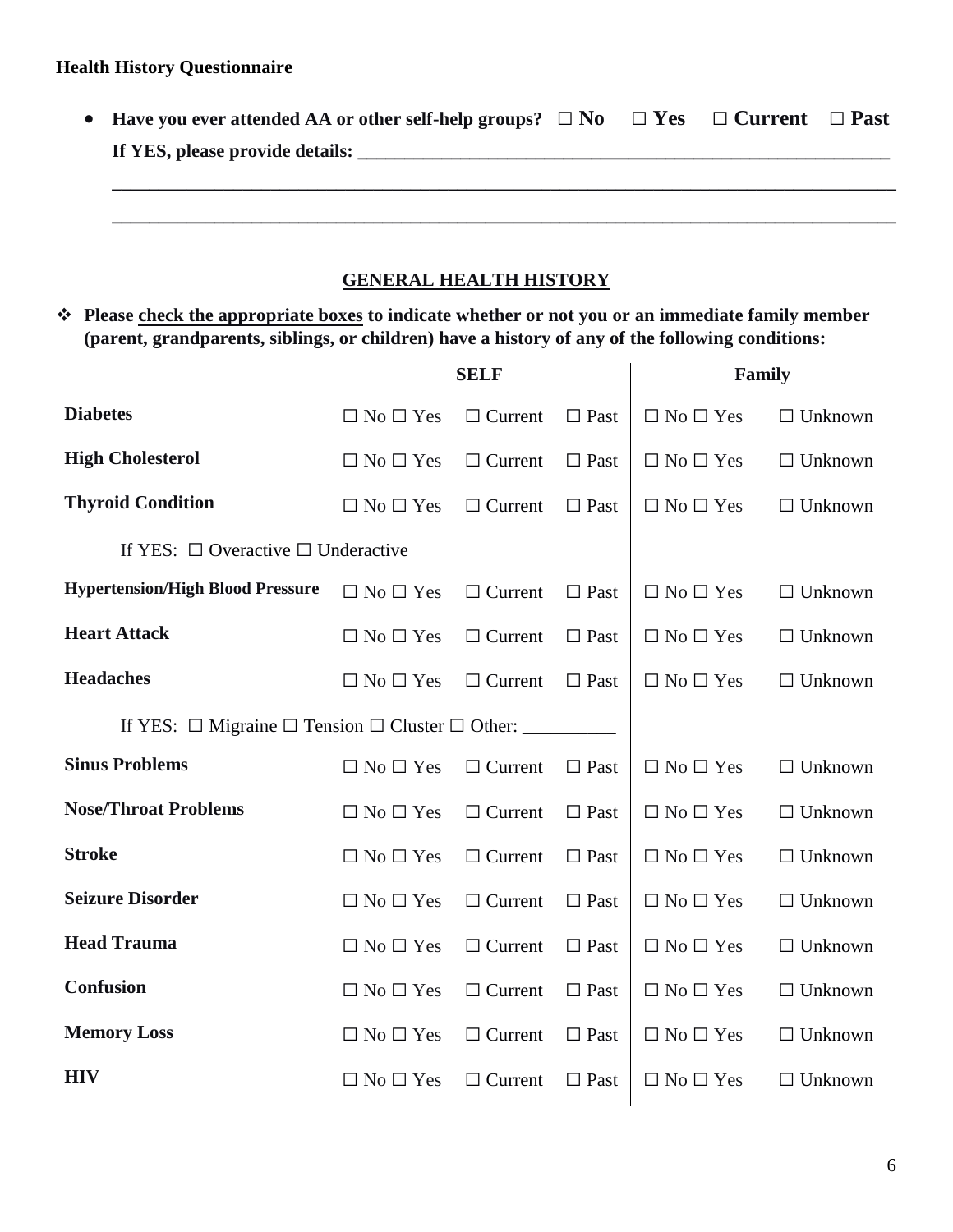|                                                                                                                                                                           | <b>SELF</b>                                     |                | Family         |                                     |                |
|---------------------------------------------------------------------------------------------------------------------------------------------------------------------------|-------------------------------------------------|----------------|----------------|-------------------------------------|----------------|
| <b>Hepatitis</b>                                                                                                                                                          | $\Box$ No $\Box$ Yes                            | $\Box$ Current | $\Box$ Past    | $\Box$ No $\Box$ Yes                | $\Box$ Unknown |
| If YES, what kind: $\Box A \Box B \Box C$                                                                                                                                 |                                                 |                |                |                                     |                |
| <b>STD</b>                                                                                                                                                                | $\Box$ No $\Box$ Yes $\Box$ Current $\Box$ Past |                |                | $\Box$ No $\Box$ Yes $\Box$ Unknown |                |
| If YES, what kind:                                                                                                                                                        |                                                 |                |                |                                     |                |
| <b>Cancer</b>                                                                                                                                                             | $\Box$ No $\Box$ Yes $\Box$ Current $\Box$ Past |                |                | $\Box$ No $\Box$ Yes                | $\Box$ Unknown |
| If YES, explain: $\sqrt{2}$                                                                                                                                               |                                                 |                |                |                                     |                |
| Fibromyalgia                                                                                                                                                              | $\Box$ No $\Box$ Yes                            | $\Box$ Current | $\Box$<br>Past | $\Box$ No $\Box$ Yes                | $\Box$ Unknown |
| <b>Chronic Fatigue Syndrome</b>                                                                                                                                           | $\Box$ No $\Box$ Yes                            | $\Box$ Current | $\Box$ Past    | $\Box$ No $\Box$ Yes                | $\Box$ Unknown |
| Lupus                                                                                                                                                                     | $\Box$ No $\Box$ Yes                            | $\Box$ Current | $\Box$ Past    | $\Box$ No $\Box$ Yes                | $\Box$ Unknown |
| <b>Respiratory (Breathing)</b><br><b>Problems</b>                                                                                                                         | $\Box$ No $\Box$ Yes                            | $\Box$ Current | $\Box$ Past    | $\Box$ No $\Box$ Yes                | $\Box$ Unknown |
|                                                                                                                                                                           |                                                 |                |                |                                     |                |
| <b>Heart Problems</b>                                                                                                                                                     | $\Box$ No $\Box$ Yes $\Box$ Current             |                | $\Box$ Past    | $\Box$ No $\Box$ Yes                | $\Box$ Unknown |
| If YES, explain: $\sqrt{\frac{2}{1-\frac{1}{2}} \cdot \frac{1}{2-\frac{1}{2}} \cdot \frac{1}{2-\frac{1}{2}} \cdot \frac{1}{2-\frac{1}{2}} \cdot \frac{1}{2-\frac{1}{2}}}$ |                                                 |                |                |                                     |                |
| <b>Circulation Problems</b>                                                                                                                                               | $\Box$ No $\Box$ Yes                            | $\Box$ Current | $\Box$ Past    | $\Box$ No $\Box$ Yes                | $\Box$ Unknown |
| <b>Dermatological (Skin)/Hair Problems</b>                                                                                                                                | $\Box$ No $\Box$ Yes                            | $\Box$ Current | $\Box$ Past    | $\Box$ No $\Box$ Yes                | $\Box$ Unknown |
|                                                                                                                                                                           |                                                 |                |                |                                     |                |
| <b>Orthopedic/Bone &amp; Joint</b><br><b>Problems</b>                                                                                                                     | $\Box$ No $\Box$ Yes $\Box$ Current             |                | $\Box$ Past    | $\Box$ No $\Box$ Yes $\Box$ Unknown |                |
|                                                                                                                                                                           |                                                 |                |                |                                     |                |
| <b>Muscle/Movement Problems</b>                                                                                                                                           | $\Box$ No $\Box$ Yes                            | $\Box$ Current | $\Box$ Past    | $\Box$ No $\Box$ Yes                | $\Box$ Unknown |
| If YES, explain: $\frac{1}{\sqrt{1-\frac{1}{2}} \cdot \frac{1}{2}}$                                                                                                       |                                                 |                |                |                                     |                |
| <b>Endocrine (Gland) Problems</b>                                                                                                                                         | $\Box$ No $\Box$ Yes                            | $\Box$ Current | $\Box$<br>Past | $\Box$ No $\Box$ Yes                | $\Box$ Unknown |
|                                                                                                                                                                           |                                                 |                |                |                                     |                |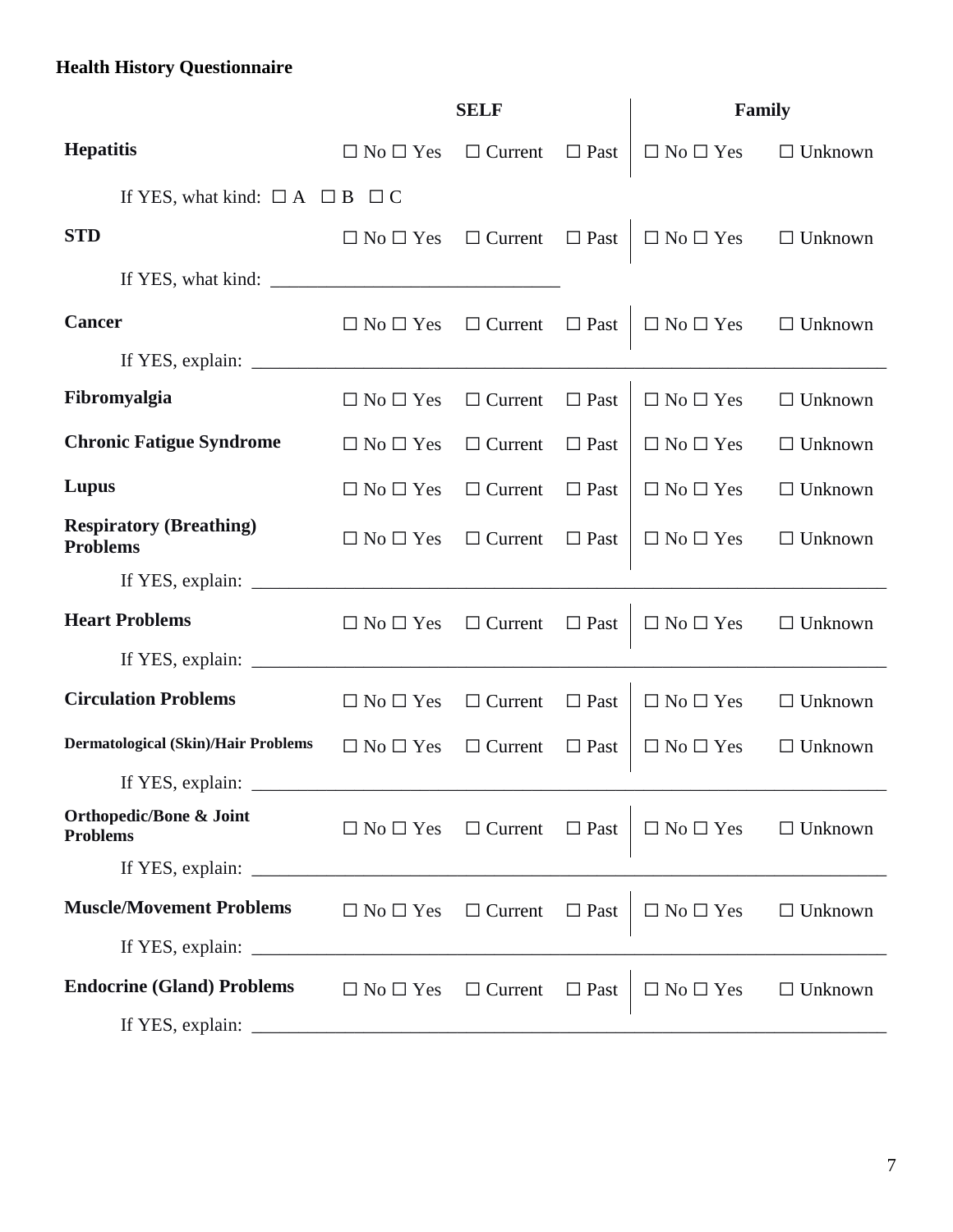|                                                                                                                                                                                                                                                                           | <b>SELF</b>                         |                            | Family      |                                                                                     |                |
|---------------------------------------------------------------------------------------------------------------------------------------------------------------------------------------------------------------------------------------------------------------------------|-------------------------------------|----------------------------|-------------|-------------------------------------------------------------------------------------|----------------|
| <b>Stomach/Digestion Problems</b>                                                                                                                                                                                                                                         | $\Box$ No $\Box$ Yes                | $\Box$ Current             | $\Box$ Past | $\Box$ No $\Box$ Yes                                                                | $\Box$ Unknown |
|                                                                                                                                                                                                                                                                           |                                     |                            |             |                                                                                     |                |
| <b>Bowel Problems</b>                                                                                                                                                                                                                                                     | $\Box$ No $\Box$ Yes                | $\Box$ Current $\Box$ Past |             | $\Box$ No $\Box$ Yes                                                                | $\Box$ Unknown |
| <b>Liver Problems</b>                                                                                                                                                                                                                                                     | $\Box$ No $\Box$ Yes                | $\Box$ Current $\Box$ Past |             | $\Box$ No $\Box$ Yes $\Box$ Unknown                                                 |                |
|                                                                                                                                                                                                                                                                           |                                     |                            |             |                                                                                     |                |
| <b>Kidney Problems</b>                                                                                                                                                                                                                                                    |                                     |                            |             | $\Box$ No $\Box$ Yes $\Box$ Current $\Box$ Past $\Box$ No $\Box$ Yes                | $\Box$ Unknown |
|                                                                                                                                                                                                                                                                           |                                     |                            |             |                                                                                     |                |
| <b>Bladder Problems</b>                                                                                                                                                                                                                                                   | $\Box$ No $\Box$ Yes                | $\Box$ Current             | $\Box$ Past | $\Box$ No $\Box$ Yes                                                                | $\Box$ Unknown |
| <b>Brain or Neurological Problems</b>                                                                                                                                                                                                                                     | $\Box$ No $\Box$ Yes $\Box$ Current |                            | $\Box$ Past | $\Box$ No $\Box$ Yes                                                                | $\Box$ Unknown |
| If YES, explain: $\sqrt{\frac{2}{1-\frac{1}{2}} \cdot \frac{1}{2-\frac{1}{2}} \cdot \frac{1}{2-\frac{1}{2}} \cdot \frac{1}{2-\frac{1}{2}} \cdot \frac{1}{2-\frac{1}{2}}}$                                                                                                 |                                     |                            |             |                                                                                     |                |
| <b>Reproductive Organ Problems</b> $\Box$ No $\Box$ Yes $\Box$ Current $\Box$ Past                                                                                                                                                                                        |                                     |                            |             | $\Box$ No $\Box$ Yes                                                                | $\Box$ Unknown |
| If YES, explain: $\sqrt{\frac{1}{2} \sum_{i=1}^{n} (x_i - x_i)^2}$                                                                                                                                                                                                        |                                     |                            |             |                                                                                     |                |
| <b>Vision Problems</b>                                                                                                                                                                                                                                                    |                                     |                            |             | $\Box$ No $\Box$ Yes $\Box$ Current $\Box$ Past $\Box$ No $\Box$ Yes                | $\Box$ Unknown |
|                                                                                                                                                                                                                                                                           |                                     |                            |             |                                                                                     |                |
| <b>Hearing Problems</b>                                                                                                                                                                                                                                                   |                                     |                            |             | $\Box$ No $\Box$ Yes $\Box$ Current $\Box$ Past $\Box$ No $\Box$ Yes $\Box$ Unknown |                |
| If YES, explain: $\frac{1}{2}$ explaint $\frac{1}{2}$ explaint $\frac{1}{2}$ explaint $\frac{1}{2}$ explaint $\frac{1}{2}$ explaint $\frac{1}{2}$ explaint $\frac{1}{2}$ explaint $\frac{1}{2}$ explaint $\frac{1}{2}$ explaint $\frac{1}{2}$ explaint $\frac{1}{2}$ expl |                                     |                            |             |                                                                                     |                |
| <b>Dental/Oral Health Problems</b> $\Box$ No $\Box$ Yes $\Box$ Current $\Box$ Past $\Box$ No $\Box$ Yes $\Box$ Unknown                                                                                                                                                    |                                     |                            |             |                                                                                     |                |
|                                                                                                                                                                                                                                                                           |                                     |                            |             |                                                                                     |                |
| ❖ Are you currently under the care of a primary care physician?<br>$\Box$ Yes<br>$\Box$ No<br>If YES, please provide the physician's name, address and phone number:                                                                                                      |                                     |                            |             |                                                                                     |                |
|                                                                                                                                                                                                                                                                           |                                     |                            |             |                                                                                     |                |
|                                                                                                                                                                                                                                                                           |                                     |                            |             |                                                                                     |                |